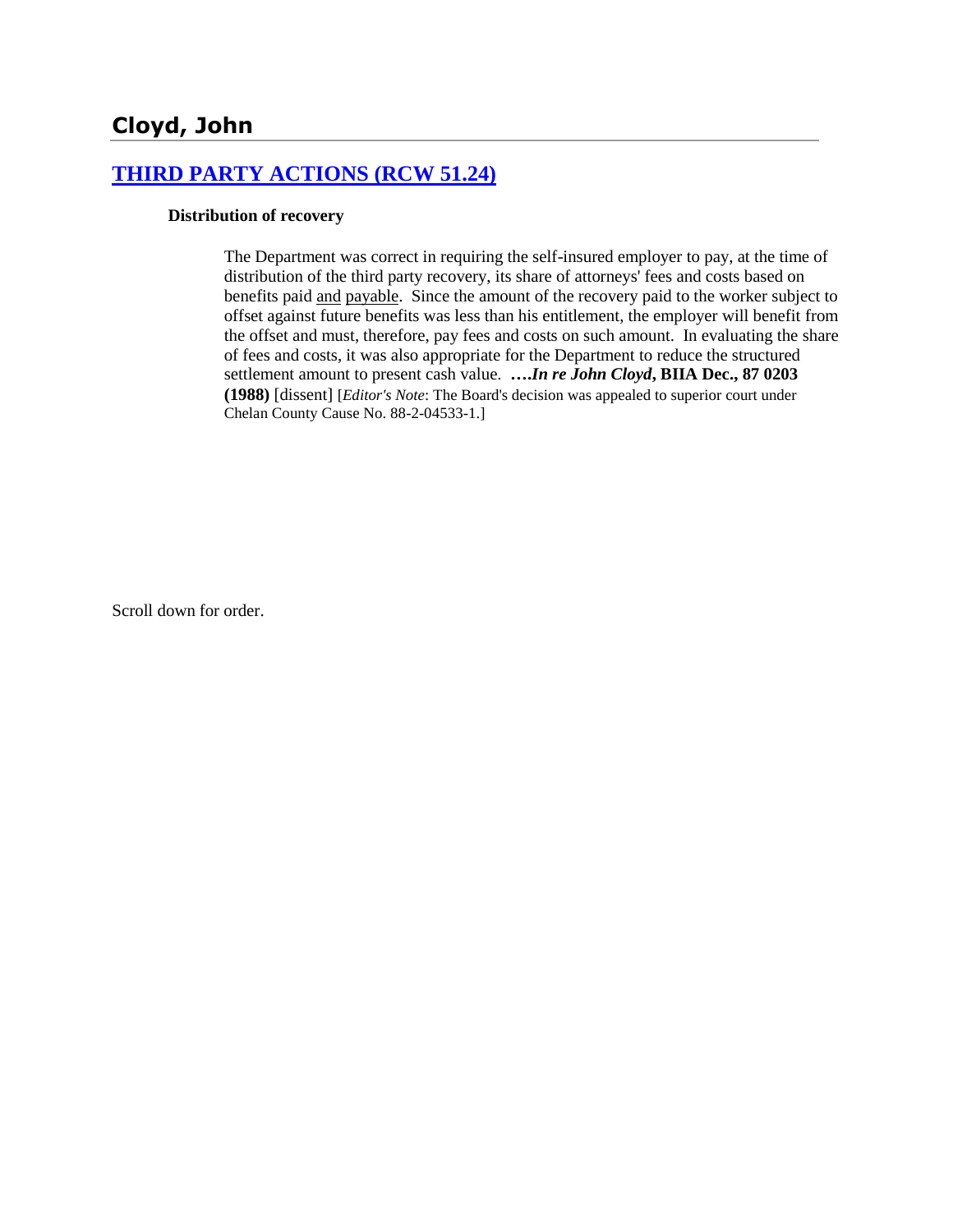### **BEFORE THE BOARD OF INDUSTRIAL INSURANCE APPEALS STATE OF WASHINGTON**

**)**

**IN RE: JOHN CLOYD ) DOCKET NO. 87 0203**

**CLAIM NO. S-714041 ) DECISION AND ORDER**

### APPEARANCES:

Claimant, John Cloyd, by Jardine, Foreman & Apple, per Dale Foreman, John Hutson and Roland Cole

Self-Insured Employer, Gilbert Corporation, by Rolland & O'Malley, per James L. Rolland, Thomas O'Malley and Wayne Williams, and by Hall and Keehn, per

Gary D. Keehn

The Department of Labor and Industries, by The Attorney General, per Thornton Wilson, Assistant

This is an appeal filed by the self-insured employer, Gilbert Corporation, on January 22, 1987

from an order of the Department of Labor and Industries dated November 26, 1986. The order

adhered to the provisions of an order dated April 30, 1986 which corrected and superseded an order

dated April 25, 1986 and provided:

"WHEREAS, the claimant has recovered \$ 523,748.94, and RCW 51.24.060 requires distribution of the settlement proceeds as follows: 1) Net share to attorney for fees and costs \$ 179,954.46; and 2) Net share to claimant \$ 381,146.05;

WHEREAS, the Self-Insured Employer declares a statutory lien against the claimant's third party recovery for the sum of \$ 51,240.01;

The Self-Insured Employer is hereby ordered to remit to the claimant \$ 37,351.57 pursuant to RCW 51.24.060(c)(1);

IT IS FURTHER ORDERED, no benefits or compensation will be paid to or on behalf of the claimant until such time the excess recovery totaling \$ 206,605.85 has been expended by the claimant for costs incurred as a result of the condition(s) covered under this claim."

The order dated November 26, 1986 is **AFFIRMED**.

# **DECISION**

Pursuant to RCW 51.52.104 and RCW 51.52.106, this matter is before the Board for review and decision on timely Petitions for Review filed by the self-insured employer and jointly by the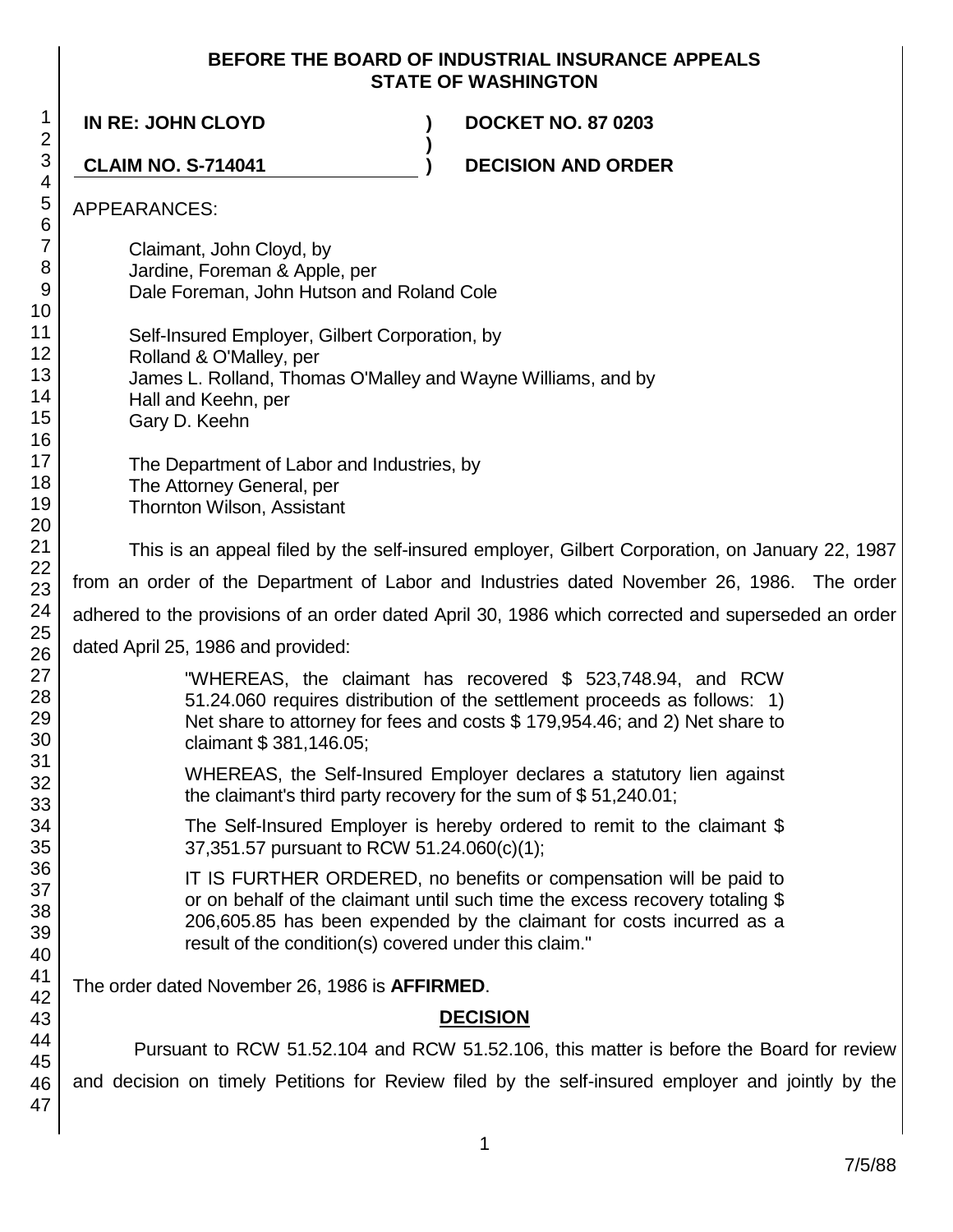claimant and the Department of Labor and Industries to a Proposed Decision and Order issued on November 30, 1987 in which the order of the Department dated November 26, 1986 was reversed and the claim remanded with orders to recalculate the proportionate share of attorneys' fees and costs and the net shares for distribution in accordance with the provisions of the Proposed Decision and Order.

The Board has reviewed the evidentiary rulings in the record of proceedings and finds that no prejudicial error was committed and said rulings are hereby affirmed.

John Cloyd was injured during the course of his employment with the Gilbert Corporation. His injury was caused by a third party, and Mr. Cloyd made a structured recovery with a present cash value of \$ 523,748.94 (Exhibit 2).

The Gilbert Corporation had paid \$ 51,240.01 in benefits as of April 30, 1986. Mr. Cloyd's litigation costs were \$ 179,954.46. Given these figures, the Department calculated the distribution of the recovery pursuant to RCW 51.24.060 as follows:

- 1. From the \$ 523,748.94 recovery, the attorney for Mr. Cloyd was paid his fees and costs. The remainder was \$ 343,794.48.
- 2. From the \$ 343,794.48, Mr. Cloyd received 25%, or \$ 85,948.62. The remainder was \$ 257,845.86, the "balance" amount.
- 3. From the \$ 257,845.86, the Gilbert Corporation was able to be paid its lien of \$ 51,240.01 in full. After subtracting the lien, \$ 206,605.85 remained.
- 4. The \$ 206,605.85 was paid to John Cloyd "subject to offset" against future benefits and compensation to which Mr. Cloyd will be entitled under his workers' compensation claim.

The Department next calculated the Gilbert Corporation's share of the attorneys' fees and costs. Because Mr. Cloyd had been very seriously injured, the sum of the benefits paid and payable in the future -- in other words, the "entitlement '-- exceeded \$ 257,845.86, which was the amount available to the Gilbert Corporation to lessen its liability under the claim. This amount reflects the total benefit the Gilbert Corporation will obtain from the recovery, including both the lien and the future benefits it will not be required to pay on Mr. Cloyd's claim.

\$ 257,845.86 is 49.23% of the \$ 523,748.94 recovery. Thus, the Department required the Gilbert Corporation to bear 49.23% of the \$ 179,954.46 attorneys' fees and costs. This is equal to \$ 88,591.58.

The order under appeal thus required the Gilbert Corporation to pay to Mr. Cloyd \$ 37,351.57, which is the \$88,591.58 minus the \$ 51,240.01 lien the Gilbert Corporation had on the recovery. Gilbert Corporation appealed the Department's distribution order.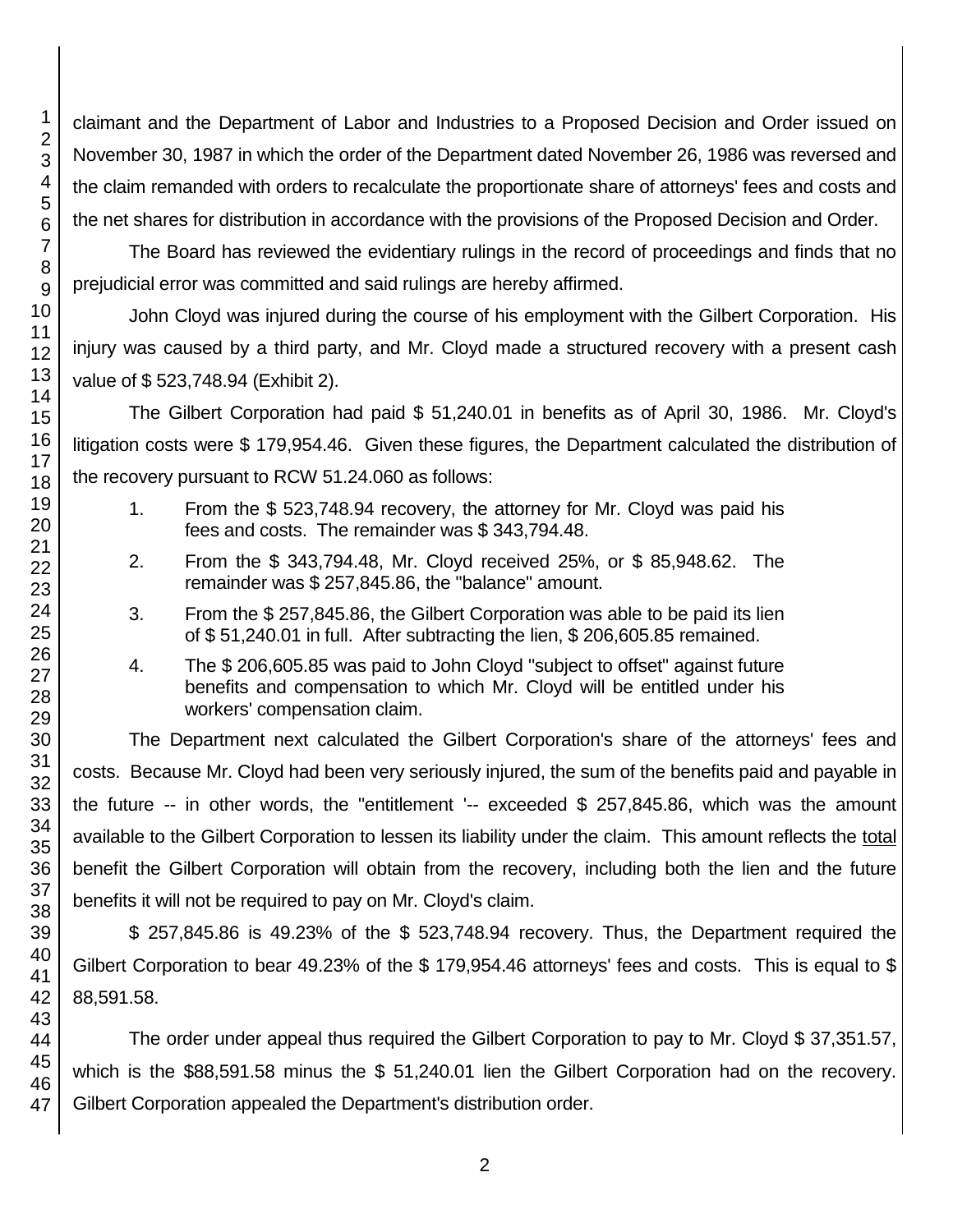The Proposed Decision and Order reversed the Department's order, but not on any ground raised or argued by Gilbert Corporation or any party. It did so because the Industrial Appeals Judge believed that Exhibit 2, the Worksheet showing the Department's calculations, was erroneous on its face because it did not show a calculation for Mr. Cloyd's future entitlement.

In its Petition for Review, the employer renews its legal argument as presented in its opening and rebuttal briefs. The employer's contentions can best be summarized as follows: (1) that the employer's proportionate share of attorneys' fees and costs should be computed in a manner consistent with the dissenting opinion of Board Member Phillip T. Bork in In re Steven J. McGee, BIIA Dec., 70,119 (1987) and In re Edward D. Herrin, BIIA Dec., 85 3448 (1987); (2) that because this is a structured settlement, and payments will come to the claimant in the form of "spikes" or lump sum payments at five year intervals, the employer should be permitted to suspend payments for the period covered by each spike payment; and (3) that in any event the employer should not have to pay any sum to the claimant at this time, but rather, that the amount it is liable for as its proportionate share of costs and attorneys' fees should be deducted from the remainder subject to offset, resulting in the resumption of the payment of benefits to the claimant at an earlier point in time.

Since the employer has not directly raised the question of whether it should be required to pay attorneys' fees and costs on the \$ 206,605.85 remainder subject to offset, that question is not, strictly speaking, before us. However, because we disagree with language in the Proposed Decision and Order which seems to relieve the employer of its obligation to pay attorneys' fees and costs to the extent it benefits from the third party recovery, we will address that question briefly.

At first consideration, it would appear that the self-insured employer is being required to pay costs and attorneys' fees greatly in excess of the amount of benefit it will receive from the third party recovery. However, because additional workers' compensation benefits are payable to Mr. Cloyd and because the amount of these future payments has not been challenged by the self-insured employer, the employer will eventually have the benefit of payment of its lien for amounts already paid plus a right of offset against future benefits payable in the amount of \$ 206,605.85. No future workers' compensation benefits will be payable until the amount to be paid exceeds that sum. While at the time the Department computed the proportionate share of costs and attorneys' fees, there was a third party recovery by the claimant which exceeded the lien of the self-insured employer, it is also clear, considering sound insurance and actuarial principles, that at some point in the future the benefits to which Mr. Cloyd is entitled will exceed the present excess recovery subject to offset.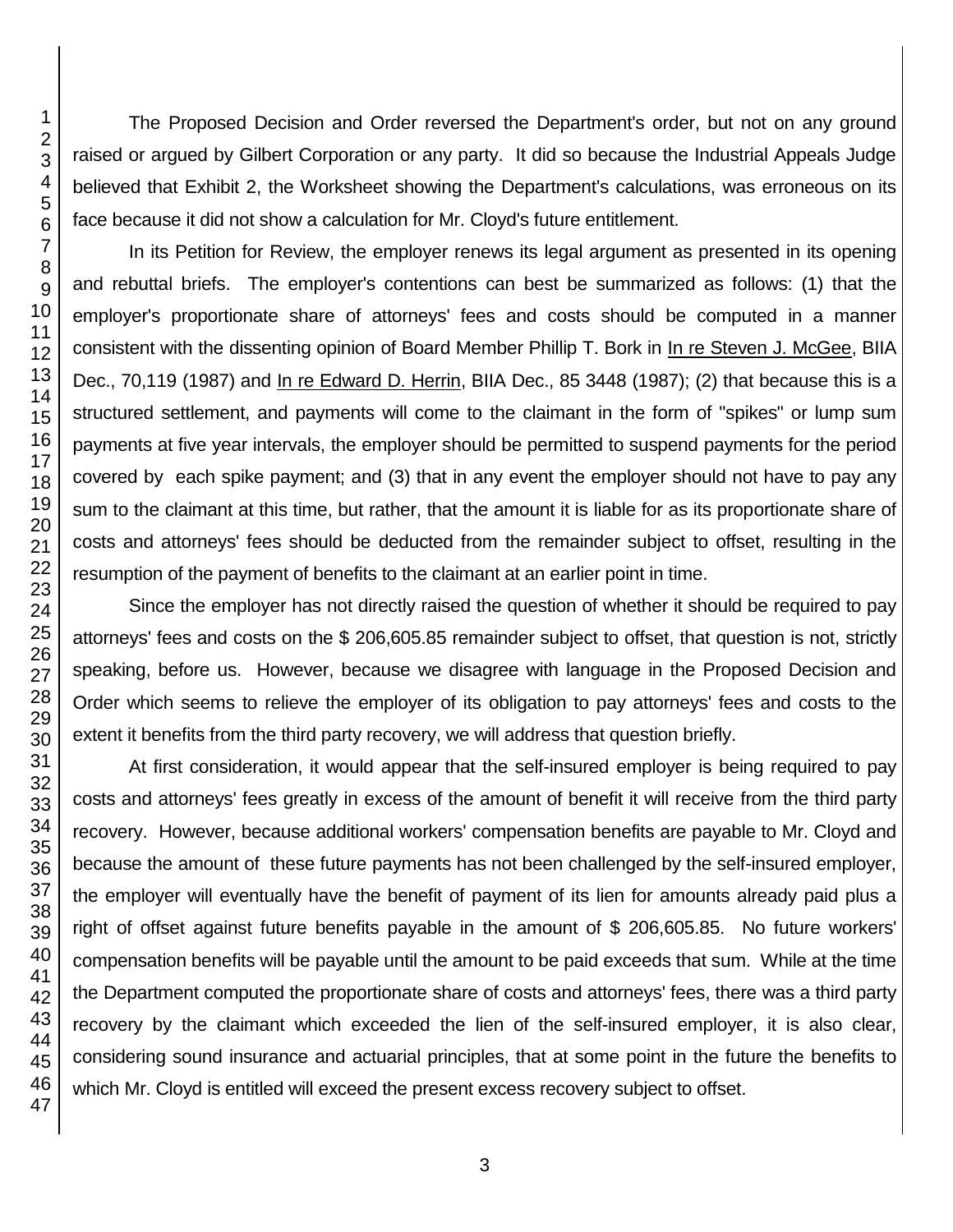This Board has considered the statutory requirements applicable to proportioning attorneys' fees and costs among the parties in three prior Decisions and Orders which validated the method applied in this claim. In re Steven J. McGee, BIIA Dec., 70,119 (1987); In re Edward D. Herrin, BIIA Dec., 85 3448 (1987); In re Bruce Wilson, Dckt. No. 86 4043 (December 21, 1987). In each of these cases the majority of the Board determined that the method used by the Department in determining the proportionate share of costs and attorneys' fees was consonant with the provisions of RCW 51.24.060. Because the Department's calculation method in this case as set forth above, is consistent with the method which we approved in McGee, Herrin and Wilson, we conclude, once again, that the Department's method of computing the parties' proportionate shares of attorneys' fees and costs is correct.

In Ravsten v. Department of Labor and Industries, 108 Wn.2d 143 (1987) the Supreme Court dealt with the effects of a structured settlement on the determination of the proportionate share of costs and attorneys' fees to be borne by the parties. While Ravsten dealt with the application of a statute which has been repealed to a substantially different fact pattern, it does set forth the Court's opinion that in computing proportionate shares of costs and attorneys' fees in a case involving a structured settlement, the present value of the settlement is to be used rather than the gross amount of future payments. This method was employed by the Department in this case in determining the claimant's twenty-five percent share, the amount of benefits subject to offset, and the parties' proportionate shares of costs and attorneys' fees.

It is also incongruous for the self-insured employer to argue that considering the structured settlement at present cash value is somehow unfair and imposes a greater liability to pay benefits, when under RCW 51.24.090(1) the self-insured employer had to provide written approval of the settlement. Any questions which the self-insured employer had regarding its future liability to pay benefits to Mr. Cloyd occasioned by the effect of a structured settlement, should have been resolved prior to giving written approval of the structured settlement as required by RCW 51.24.090(1).

In its Petition for Review, the self-insured employer contends that it should not be required to pay the \$ 37,351.51 difference between its lien (\$ 51,240.01) and its proportionate share of attorneys' fees and costs (\$ 88,591.58) in cash to the claimant at the present time. Rather, the employer asks that this amount be deducted from the excess recovery which is subject to offset, which would result in the reinstitution of benefits at an earlier time. Because RCW 51.24.060(1)(a) places costs and reasonable attorneys' fees as the first charge against the third party recovery, this amount must be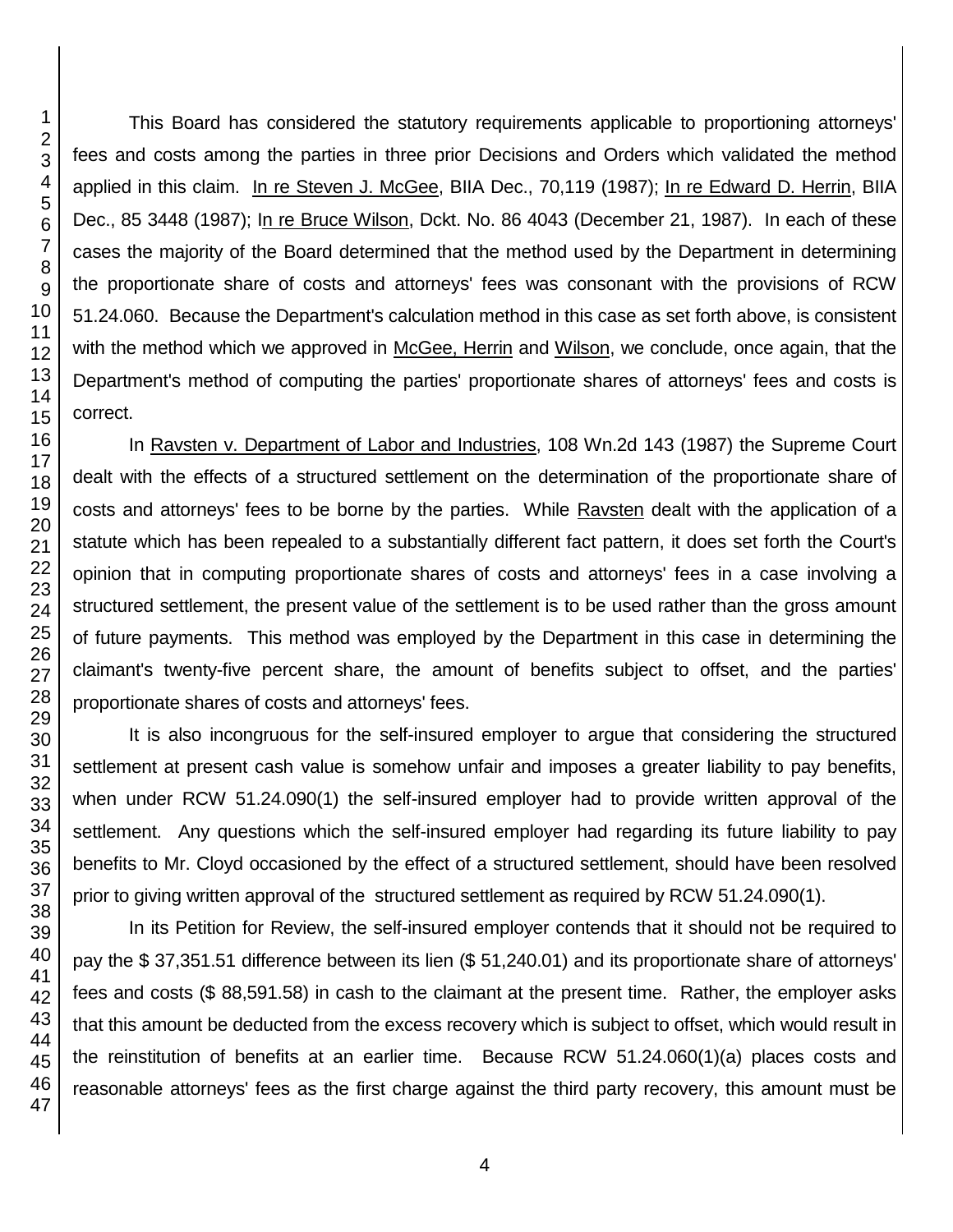paid at the time the award is distributed. RCW 51.24.060(1)(c) provides that the self-insured employer shall bear its proportionate share of the costs and reasonable attorneys' fees to the extent of "the benefits paid or payable under this title...." (RCW 51.24.060(1)(c)(i)) and that the balance of the recovery after payment of costs and reasonable attorneys' fees and the claimant's twenty-five percent shall be distributed to the self-insured employer "but only to the extent necessary to reimburse the . . . self-insurer for compensation and benefits paid." (Emphasis added.) Because the self-insured employer's proportionate share of the costs and reasonable attorneys' fees is based upon benefits paid and payable, it may be, as it was in this case, a different and larger amount than the amount payable to the self-insured employer from the recovery for compensation and benefits paid. In order to assure the present determination and distribution of the third party recovery, RCW 51.24.060 requires that the costs and reasonable attorneys' fees be paid -- at the time of distribution - proportionally by the claimant and the self-insured employer. Since the employer's share of attorneys' fees and costs is greater than the payment allowed to the self-insured employer under RCW 51.24.060(c), this represents a remaining obligation which must be paid by the employer to the injured worker.

We note, in passing, that the employer seems to feel that the \$37,351.51 will be added to the remainder subject to offset, so that workers' compensation benefits will not be resumed until \$ 206,605.85 plus \$ 37,351.51 has been expended by the claimant. RCW 51.24.060(1)(c)(ii) and (1)(e) specifically preclude such a result. Thus the employer must resume payment of workers' compensation benefits once Mr. Cloyd has expended \$ 206,605.85, not \$ 243,957.36.

Although much is made in the Proposed Decision and Order of the absence in Exhibit No. 2 of entries in section B-1 "Entitlement", it is clear from consideration of the entire document and the testimony of Alga Gabriel that the claimant's "entitlement' exceeded the "balance". As noted in the claimant's and the Department's joint Petition for Review, Exhibit No. 2 is a "Third Party Recovery Worksheet" and, as such, is simply a tool to assist Department personnel in calculating the appropriate distribution of the third party recovery. There is no legal requirement that all portions of the form be completed, particularly as in this case where the completion of a particular portion of the form would not add, in any way, to the calculations required. While at the time the distribution of the third party recovery was made, there were funds in excess of the costs, attorneys' fees, and the self-insured employer's lien which were distributed to the claimant, ultimately this amount will be offset, to the self-insured employer's advantage, against workers' compensation benefits which it would otherwise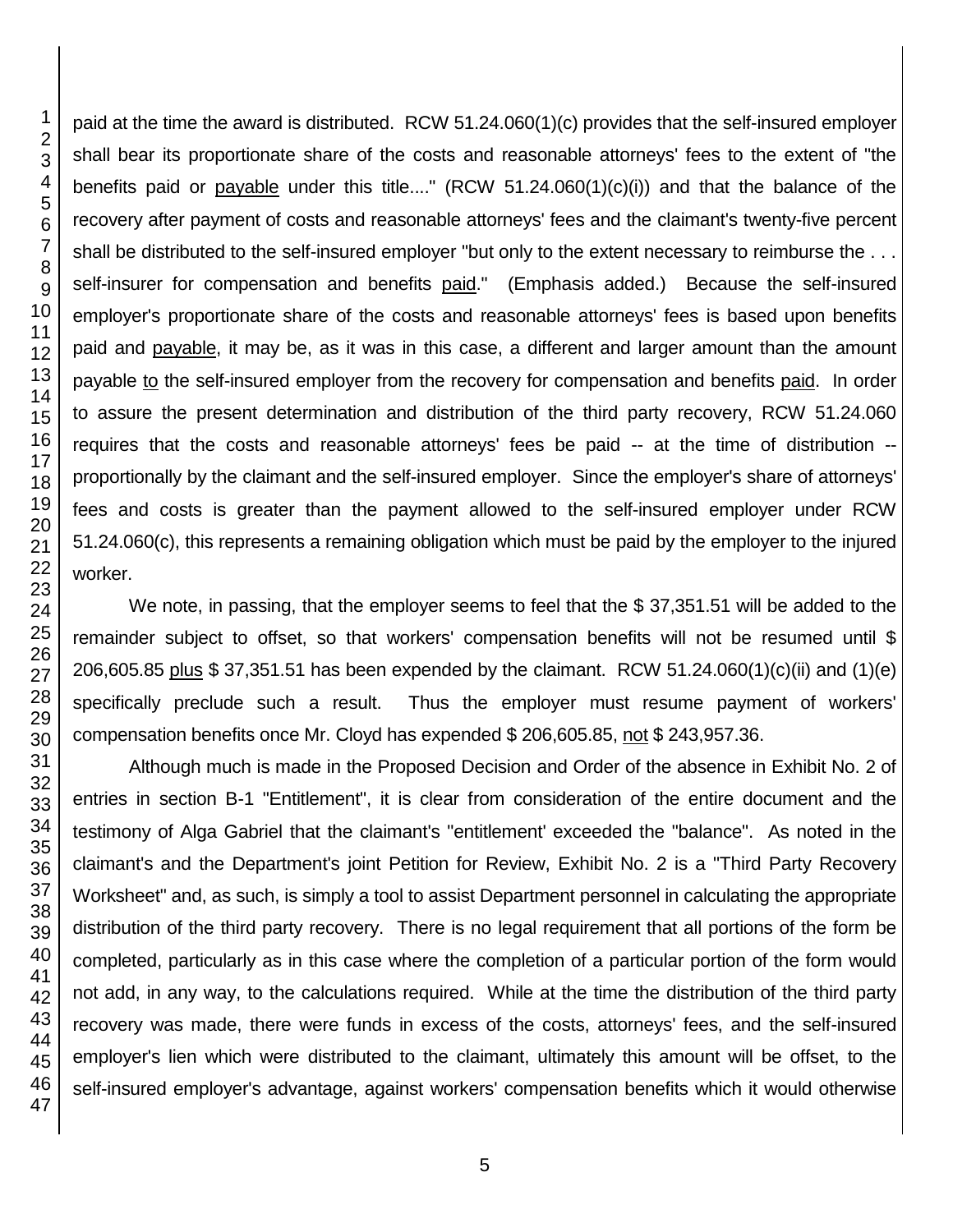have had to pay to the claimant. Ultimately if this claim continues on its actuarially predicted path, the self- insured employer will have benefited in the amount of \$ 257,845.86, including reimbursement for benefits paid and a reduction of the future amounts that it will have had to pay over the course of the claim, less, of course, its \$ 88,591.58 share of the costs and attorneys' fees. When this benefit to the self-insured employer is compared to the monetary benefits received by the claimant, the proportionate shares of costs and attorneys' fees assessed to the parties by the Department of Labor and Industries appear to be appropriate and reasonable.

After consideration of the Proposed Decision and Order, the self- insured employer's Petition for Review, the joint Petition for Review filed by the claimant and the Department of Labor and Industries, and a careful review of the entire record before us, we are persuaded that the Department order dated November 26, 1986 providing for the distribution of third party settlement proceeds is correct and must be affirmed.

## **FINDINGS OF FACT**

1. On January 25, 1984, the Department of Labor and Industries received an accident report from the claimant alleging an industrial injury on December 14, 1983, to the claimant's head and chest while in the employment of Gilbert Corporation, a self-insured employer under the industrial insurance laws. A Department order was issued on March 30, 1984, granting time loss compensation and allowing the claim for medical treatment and such other benefits as may be authorized or required by law.

On April 25, 1986, a Department order was issued which held that the claimant had recovered \$ 526,234.80 by means of third party litigation, and that RCW 51.24.060 required distribution of settlement proceeds as follows: (1) net share to attorney for fees and costs \$ 74,106.99; (2) net share to claimant \$ 448,642.34; (3) net share to self-insured employer \$ 3,485.47. The order further declared that the self-insured employer had a statutory lien against the claimant's third party recovery for the sum of \$ 51,240.01, made demand upon the claimant to reimburse the self-insured employer in the amount of \$ 3,485.47 and further ordered that no benefits or compensation would be paid to or on behalf of the claimant until such time as the excess recovery totaling \$ 287,855.85 had been expended by the claimant for costs incurred as a result of the conditions covered under this claim.

Thereafter on April 30, 1986 a Department order was issued which corrected and superseded the Department order of April 25, 1986 and stated that the claimant had recovered \$ 523,748.94 and RCW 51.24.060 required distribution of the settlement proceeds as follows: (1) net share to attorney for fees and costs \$ 179,954.46; and (2) net share to claimant \$ 381,146.05. The order further declared that the self-insured employer had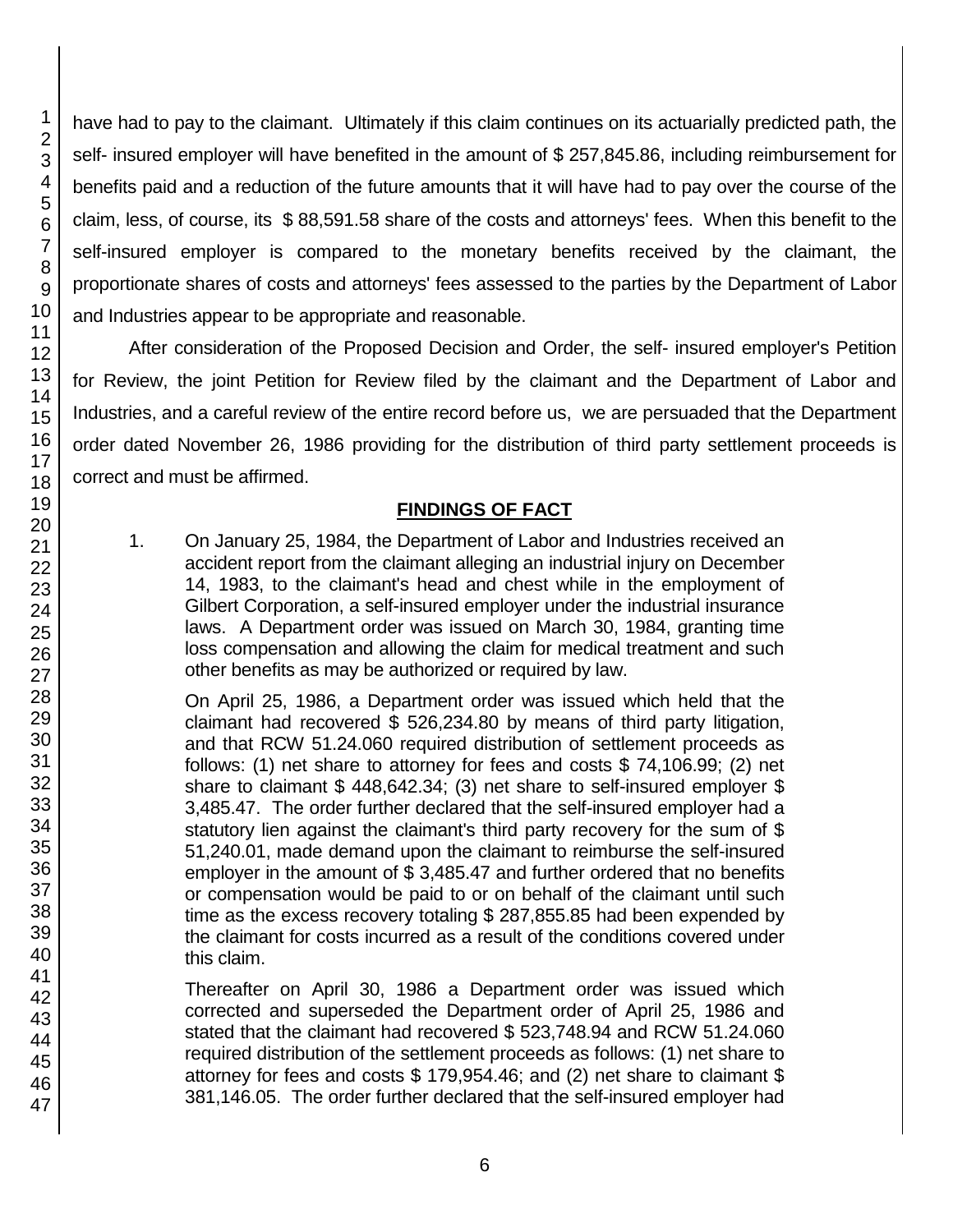a statutory lien against the claimant's third party recovery for the sum of \$ 51,240.01, directed the self-insured employer to remit to claimant \$ 37,351.57 pursuant to RCW 51.24.060(c)(i) (sic) and ordered that no benefits or compensation would be paid to or on behalf of the claimant until such time as the excess recovery totaling \$ 206,605.85 had been expended by the claimant for costs incurred as a result of conditions covered under this claim.

On November 26, 1986, a Department order was issued, in response to a request for reconsideration, adhering to the provisions of the Department order of April 30, 1986. A notice of appeal was received by the Board on January 22, 1987, from the employer, in which it appealed the Department order of November 26, 1986. On February 19, 1987 the Board entered an order granting the appeal and directing that proceedings be held

- 2. As of April 30, 1986, the self-insured employer, Gilbert Corporation, had provided \$ 51,240.01 in industrial insurance compensation benefits to claimant.
- 3. Claimant commenced an action at law against the third parties responsible for his injury of December 14, 1983 and recovered, as a result of a structured settlement entered into on or about January 15, 1986, an amount which as of April 30, 1986, had a present cash value of \$ 523,748.94.
- 4. Attorneys' fees of \$160,148.27 and costs of \$ 19,806.19 were incurred by the claimant in pursuing his third party action.
- 5. The gross third party recovery (\$ 523,748.94), less attorneys' fees (\$ 160,148.27), less litigation costs (\$ 19,806.19), and less claimant's twenty- five percent share of the net recovery under RCW 51.24.060(1)(b) (\$ 85,948.62), leaves a remainder of \$ 257,845.86. From this amount, the employer is entitled to the satisfaction of its lien of \$ 51,240.01. Claimant is entitled to the remaining balance of \$ 206,605.85, subject to offset against future benefits payable under this claim and the employer is not required to reinstitute workers' compensation benefits until that amount (\$ 206,605.85) has been expended.
- 6. The self-insured employer, Gilbert Corporation, has benefited or will benefit from the claimant's third party recovery to the extent of \$ 257,845.86, and its proportionate share of attorneys' fees and costs is, therefore, 49.23% (\$ 257,845.86 divided by \$ 523,748.94) of the total attorneys' fees and costs incurred in making the third party recovery. The self-insured employer's proportionate share of the \$ 179,954.46 in attorneys' fees and costs is \$ 88,591.58.

# **CONCLUSIONS OF LAW**

1. The Board of Industrial Insurance Appeals has jurisdiction over the subject matter and parties to this appeal.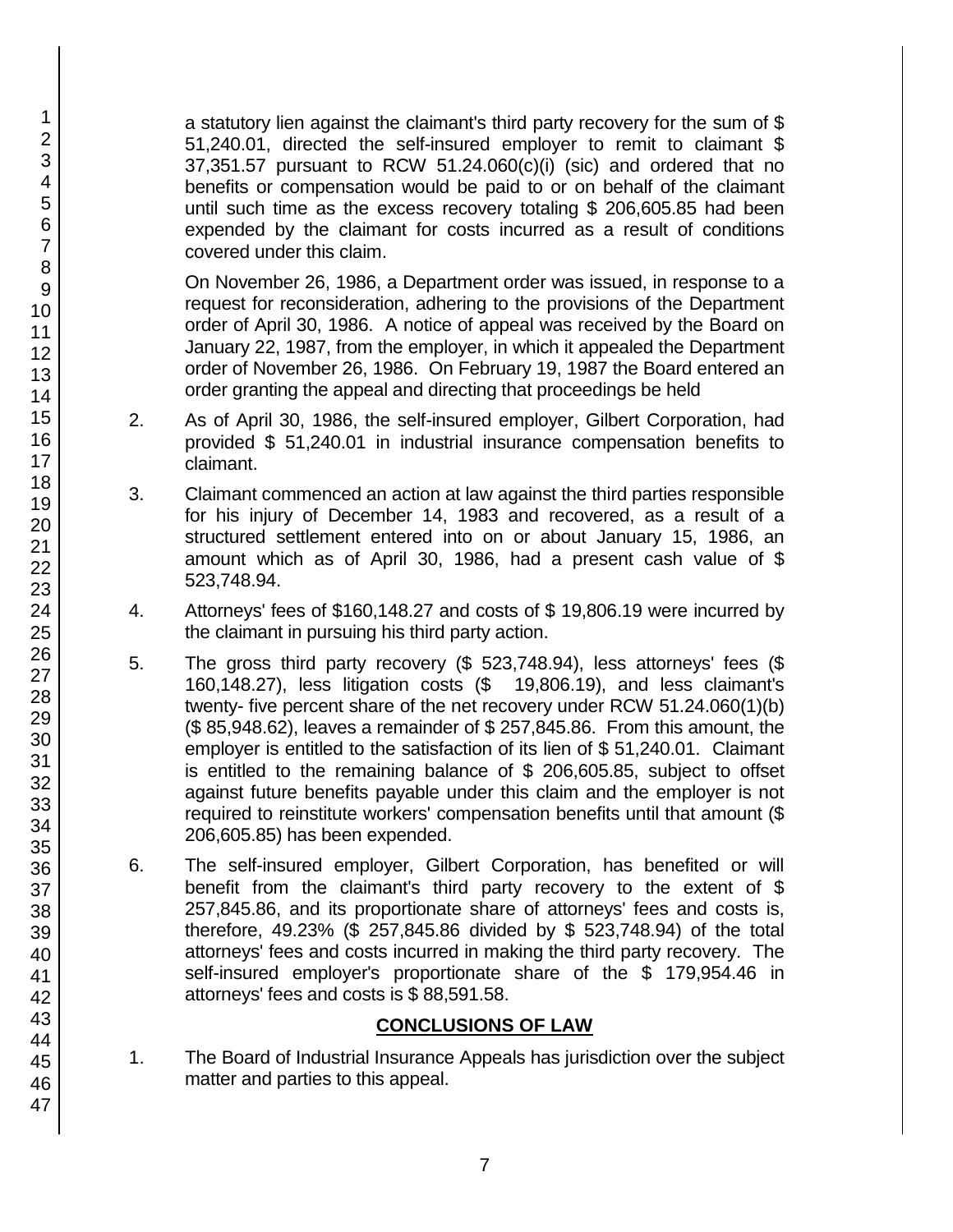- 2. The Department order of November 26, 1986, which adhered to the provisions of an order dated April 30, 1986, constituted a correct application of the provisions of RCW 51.24.060 and correctly ordered the distribution of the funds received as the result of the third party recovery herein.
- 3. The November 26, 1986 Department order, which adhered to the provisions of a Department order dated April 30, 1986, which corrected and superseded an order dated April 25, 1986, is correct and should be affirmed.

It is so ORDERED.

Dated this 5th day of July, 1988.

BOARD OF INDUSTRIAL INSURANCE APPEALS

 $/$ s/ $\sim$ SARA T. HARMON, Chairperson

 $/$ s/ $\sim$ FRANK E. FENNERTY, JR., Member

#### **DISSENTING OPINION**

In this case, the Board majority has again determined, as it did in In re Steven J. McGee, BIIA Dec., 70,119 (1987) and In re Edward D. Herrin, BIIA Dec., 85 3448 (1987), that the method used by the Department is determining the self-insured employer's proportionate share of third-party-suit attorney fees and costs was proper under the provisions of RCW 51.24.060(1). I dissented in those cases, and I do so again here.

It is clear to me that RCW 51.24.060(1) contemplates a one-time and final distribution of a third-party-suit recovery, and a one-time and final percentage allocation of shares of attorney fees and costs, based on the known amounts of both the third party recovery (in this case the present value of the structured settlement, Ravsten, supra, at 158-159) and the benefits paid under the Act at the time of distribution of the recovery. Subsection (c)(ii).

In order to explain my view of the proportional allocation of attorney fees and costs, it is necessary to briefly note the legislative history of RCW 51.24.060(1).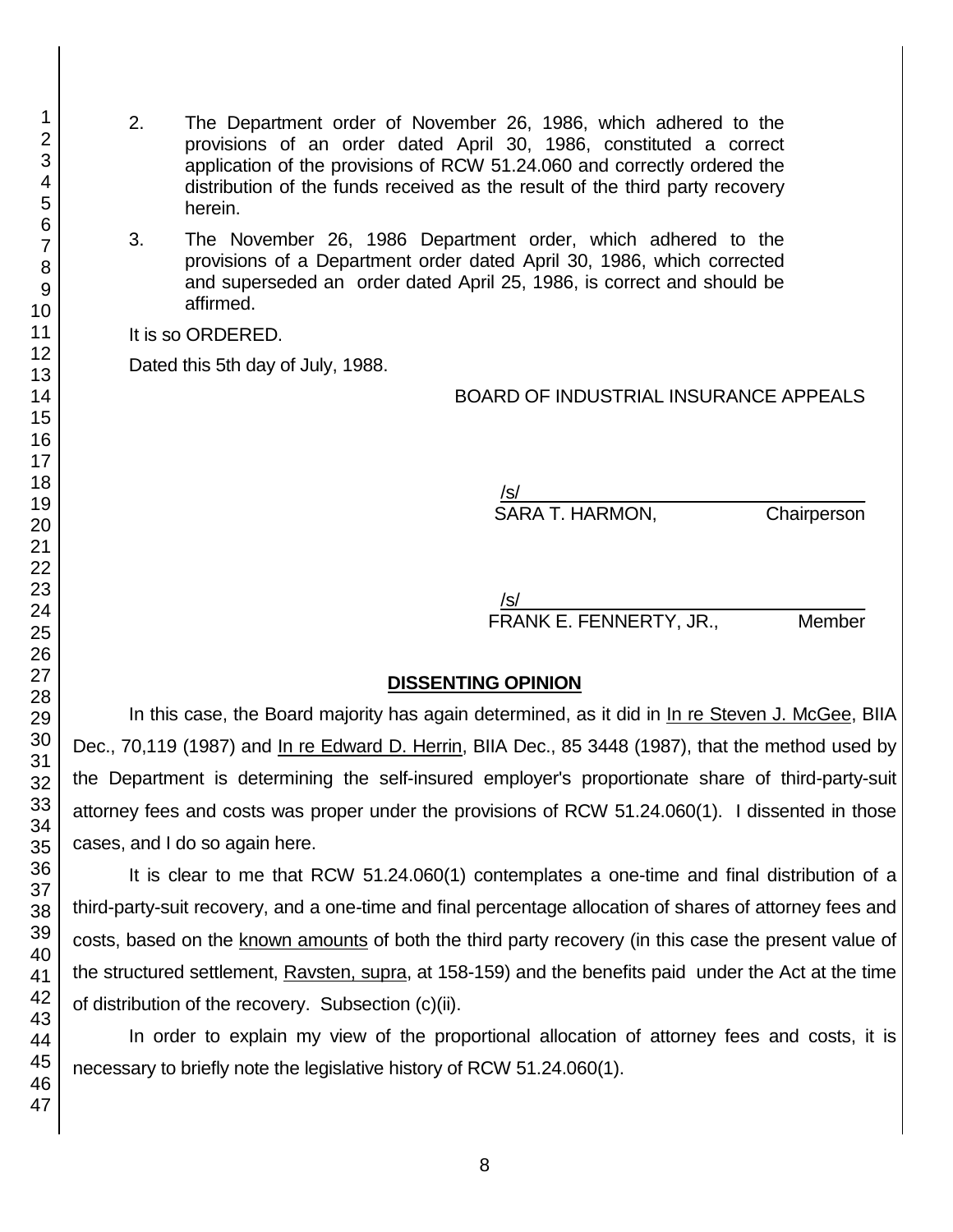The statute as it existed from 1977 to 1983 provided that (1) third-party-suit attorney fees and costs were a "first charge" against, and deduction from, the gross recovery; (2) claimants were guaranteed 25% of the net recovery, after that deduction of litigation expenses; and (3) proportionate sharing of attorney fees and costs between the claimant and the benefit providers was not allowed. These observations were confirmed by our Supreme Court in Rhoad v. McLean Trucking Company, 102 Wn.2d 442 (1984).

In 1983, the proportionate sharing of litigation expenses was restored to the distribution formula. But it is reasonably clear to me that the 1983 amendments were intended to do more than that, namely, to remove the attorney fees and costs as a "first charge", and deduction from, the gross third-party recovery. The pre-1983 wording of RCW 51.24.060(1)(a) simply said that these litigation costs, as the first step in distribution, "shall be paid." If this was not to be changed, no amendment to (1)(a) was necessary. However, it was amended, by adding further language that these costs be paid "proportionately" by the claimant and the benefit provider. Reasonable effect must be given to this change. To do so, we must look to all the rest of RCW 51.24.060(1) to determine both the distribution of the gross recovery, and allocation of the proportionate shares of attorney fees and costs to that distribution, to arrive at the parties' net "in hand" shares. By viewing all subsections, treated as a whole, the statute can be reasonably harmonized and applied.

Per (1)(b) and (c), the claimant's 25% guaranteed share (measured against the gross recovery, since the litigation costs are no longer a mandatory "first charge") is \$ 130,937.24; and the self-insurer's share is \$ 51,240.01, since that sum is the extent of the total compensation benefits which were paid at the time of the third party action recovery. The remaining balance of the gross recovery, \$ 341,571.69 is distributed to the claimant per subsection (1)(d). However, this sum cannot be utilized in figuring the respective parties' proportionate share of attorney fees and costs, because to do so would alter the self-insurer's proportionate share in contravention of subsection (1)(c)(ii). Thus, the distribution of the gross third party recovery utilized to allocate the attorney fees and costs between the parties is \$ 130,937.24 to the claimant, and \$ 51,240.01 to the self-insurer. This is a proportionate distribution of 71.87% to the claimant, and 28.13% to the self-insurer. Obviously, this is also the proportion by which costs of obtaining that recovery should be borne.

71.87% of the attorney fees and costs of \$ 179,954.46 is \$ 129,333.27. Therefore, claimant's proper net recovery is \$ 130,937.24 less \$ 129,333.27 or \$ 1,603.97, plus his \$ 341,571.69 remaining